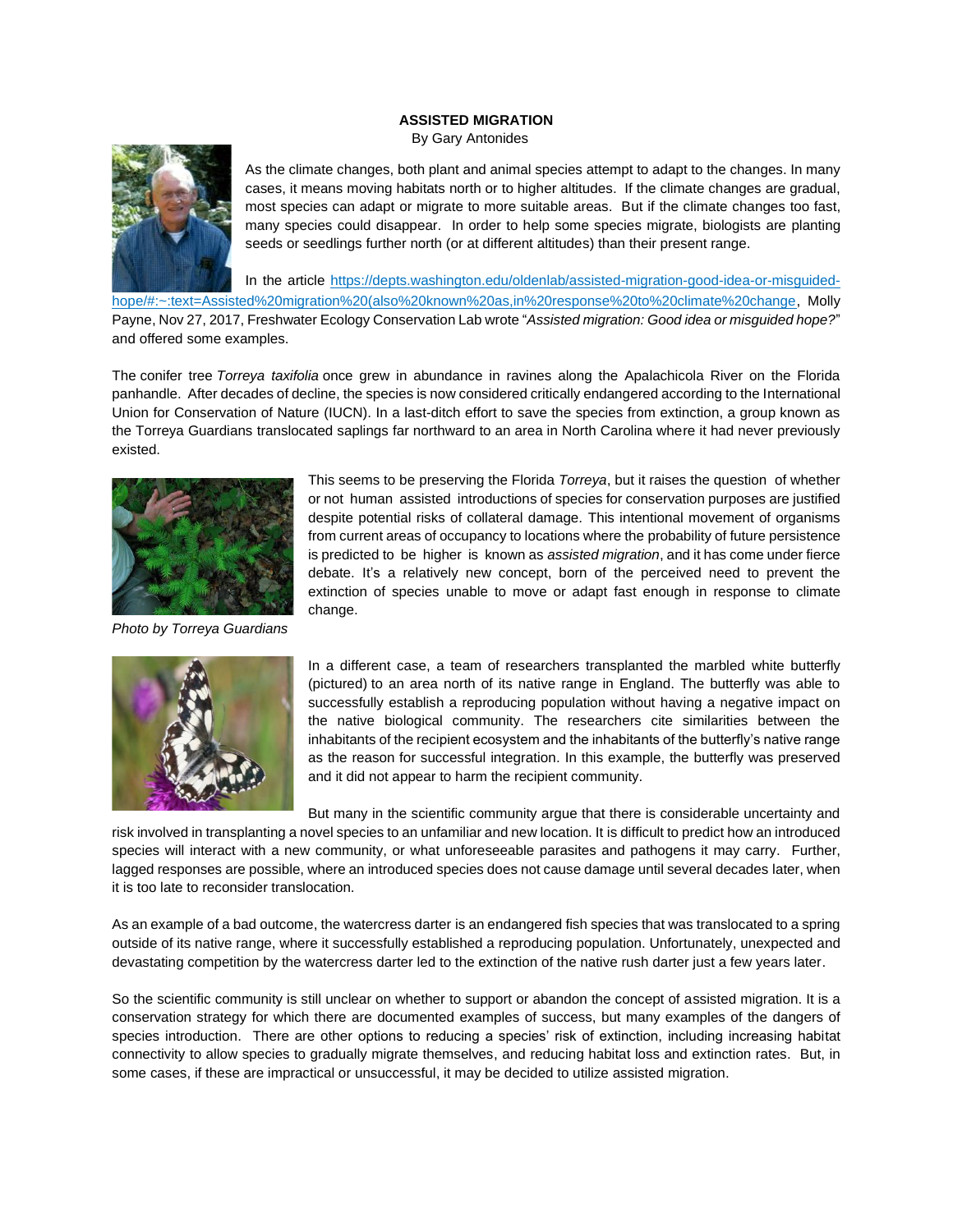## **Assisted Migration of Forests**

Even though we sited two examples where assisted migration was used for animal life, plant life is naturally more endangered by climate change than animal life due to its lack of mobility. For many reasons, including carbon sequestration, wildlife habitat, mitigating runoff, and supporting the lumber industry, forests have gotten considerable attention with regard to assisted migration.

Some of these efforts are discussed in [https://www.fs.usda.gov/ccrc/topics/assisted-migration,](https://www.fs.usda.gov/ccrc/topics/assisted-migration) by Stephen Handler, et al., US Forest Service Northern Research Station, Houghton, MI. The rest of this article is based on this report.

Recent research has demonstrated that, indeed, many tree species are already undergoing distribution shifts in response to climate change, with different studies highlighting species that are moving poleward and higher in elevation, or moving east-west to track changes in moisture availability.

Many factors can complicate species movement across a fragmented landscape, however, so changes we expect from climate change may be hard to observe. Research on Douglas-fir and ponderosa pine indicates that different genetic subspecies may have different responses to climate change and different levels of vulnerability. Other causes besides climate change that have contributed to tree species movement in the eastern US are ecosystem succession following intensive logging, human land-use changes, and wildfire suppression.

Based on observed and projected rates of climate change, there is an expectation that some important species will not be able to migrate quickly enough. Natural migration over long distances requires several generations because trees require several years to get to reproduction age. Recent estimates indicate that post-glacial migration rates for many tree species were 100 to 500 meters per year. Recent rates of climate change for large areas of the Midwest, Great Plains, Southeast, and isolated locations in the western US have been from 1,000 to 10,000 meters per year.

For species with very specific habitat needs or ranges limited by physical barriers, such as fragmentation or geographic features, the entire species could be at risk of extinction due to climate change.

Two examples where assisted migration was successful:

- (1) Transplant studies of white spruce in Quebec suggested that southern seed sources might be used in northern locations.
- (2) Trials with whitebark pine demonstrated that seeds can be successfully germinated and grown large distances (500 miles) to the north of the current species range boundary. Seed sources from Oregon and Washington performed well in northwestern British Columbia.

Even if large populations are not planted in new areas, if small populations can survive beyond existing ranges, they may contribute genetic characteristics associated with warmer climates to native populations giving the native populations a better chance to adapt through natural selection.

Assisted migration falls into three categories:

- **Assisted population migration** (also assisted genetic migration) moving seed sources or populations to new locations *within the historical species range*
- **Assisted range expansion** moving seed sources or populations from their current range to suitable areas *just beyond the historical species range*
- **Assisted species migration** (assisted long-distance migration) moving seed sources or populations to a location *far outside the historical species range and beyond locations accessible by natural dispersal.*

Assisted migration may be motivated by a variety of different goals. Clearly articulated goals will help determine which kinds of assisted migration actions are most suitable and also help evaluate the benefits and risks. Possible goals are: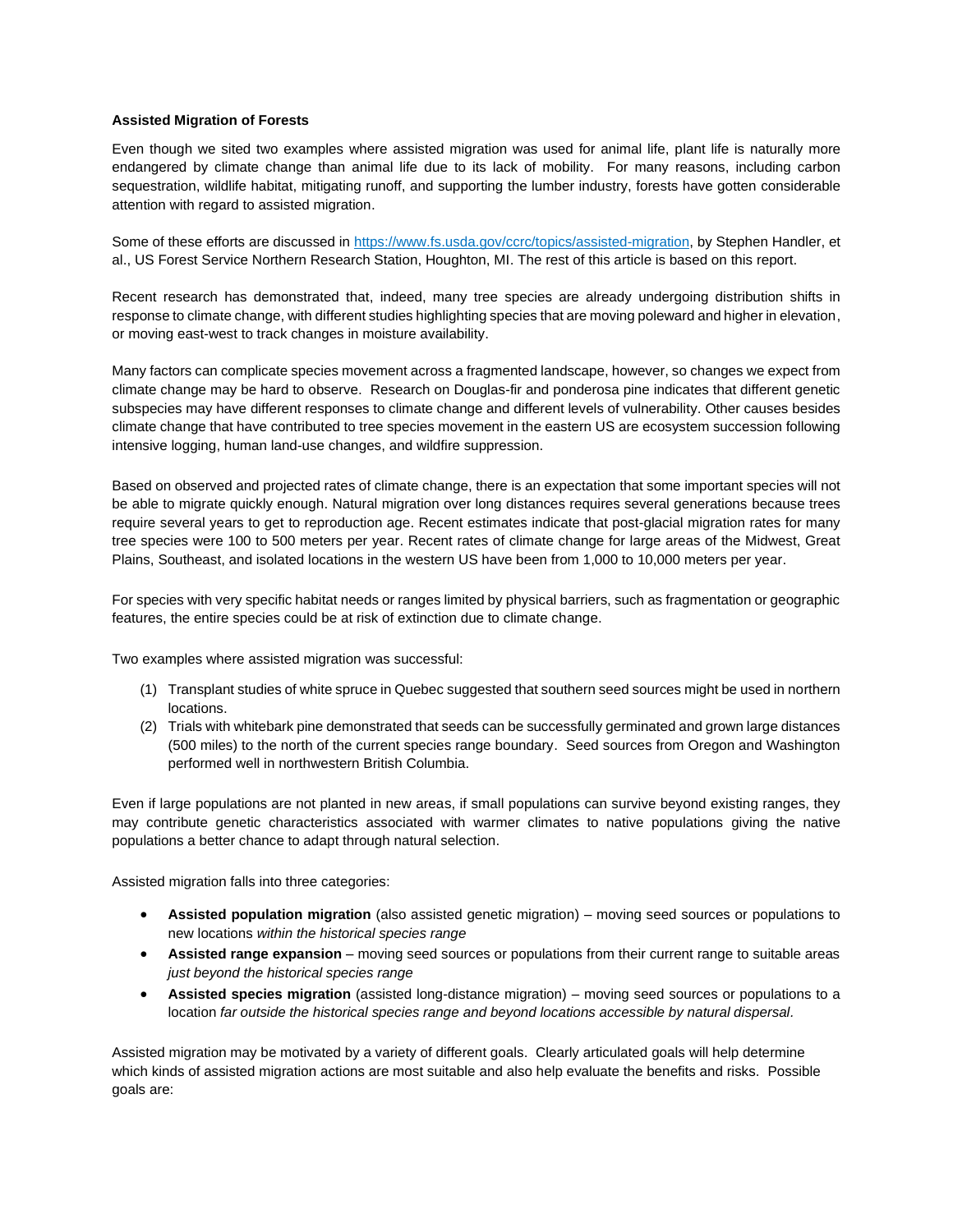- maintaining or enhancing genetic diversity within a population
- protecting a species or population from extinction
- mimicking natural dispersal interrupted by human habitat barriers
- maintaining ecosystem functions
- enhancing the productivity of a commercially valuable species.

New tools exist to help foresters decide when and where to use assisted migration, namely the Forest Service's Climate Change Tree Atlas for species-level considerations and the Seedlot Selection Tool.





**Assisted Spec** 

In some cases, assisted migration will directly conflict with established conservation principles and existing agency policy (e.g. Forest Service seed transfer zones). But it might be clear that climate change and other factors make the risk of doing nothing greater than the risk of intervening.

Some of the important considerations associated with assisted migration include:

- Newly introduced species may become invasive
- Newly introduced species may hybridize with local species, such as with different types of spruce, pine, poplar, and oak
- Species introductions may unknowingly introduce pests or diseases into new areas, particularly with longer transfer distances
- Long-distance transfers based on projected climate conditions at the end of the century raise the likelihood that *current* habitat may not yet be suitable.
- Some species have smaller climatic transfer limits than others. For example, Douglas-fir and lodgepole pine have smaller transfer limits than eastern white pine
- Appropriate seed sources in sufficient quantities may not be available for species with limited ranges or for species that are not commercially utilized
- Factors other than climate, such as soil type, moisture regime, animal feeding, competition, pests and pathogens may preclude successful establishment
- If assisted migration is used to establish a species in many different locations with a range of conditions, it reduces risk from uncertain climate impacts

## **Current Applications**

The movement of species and populations has been practiced before, for various reasons, but doing so as a climate change adaptation strategy is fairly new, although it already seems to be fairly common, at least for purposes of conducting trials.

The Assisted Migration Adaptation Trial (AMAT), led by the British Columbia Ministry of Forests, Lands, Natural Resource Operations, and Rural Development working with the USDA Forest Service, timber companies, and other partners, is a long-term research project that is testing climate tolerances of different seedlots across a broad territory from northern California to the southern Yukon. See:

[\(https://www2.gov.bc.ca/gov/content/industry/forestry/managing-our-forest-resources/tree-seed/forest-genetics/seed](https://www2.gov.bc.ca/gov/content/industry/forestry/managing-our-forest-resources/tree-seed/forest-genetics/seed-transfer-climate-change/assisted-migration-adaptation-trial)[transfer-climate-change/assisted-migration-adaptation-trial\)](https://www2.gov.bc.ca/gov/content/industry/forestry/managing-our-forest-resources/tree-seed/forest-genetics/seed-transfer-climate-change/assisted-migration-adaptation-trial). Researchers are testing the growth and health of seedlings from 15 different species, including ponderosa pine, lodgepole pine, western larch, yellow cedar, and Douglas-fir. Information from this project will be used to revise tree species and seed source selection guidelines for British Columbia.

The Adaptive Silviculture for Climate Change (ASCC) project, as the name indicates, involves assisted migration specifically for climate adaptation. (www.adaptivesilviculture.org). ASCC study locations around the country are designed to represent a range of climate adaptation pathways. For example, at the ASCC study location on the Cutfoot